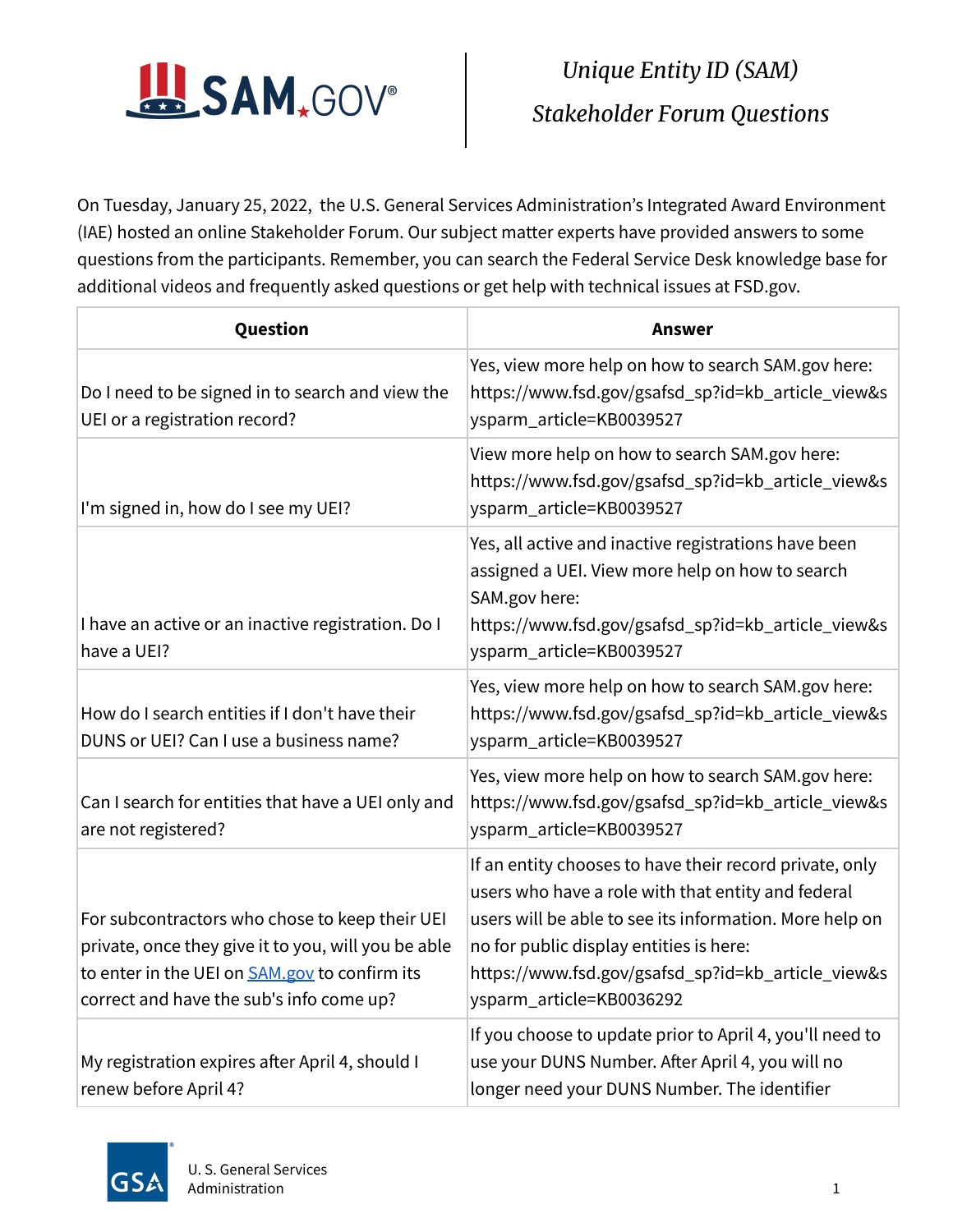

|                                                                                                    | changing from the DUNS to the UEI does not change<br>your registration status or expiration date.                                                                                                                                                                                                          |
|----------------------------------------------------------------------------------------------------|------------------------------------------------------------------------------------------------------------------------------------------------------------------------------------------------------------------------------------------------------------------------------------------------------------|
| My registration expires before April 4, will I need<br>to register again after April 4?            | If you do not renew your registration before the<br>expiration date, it will go to the inactive status. You will<br>need to go through the renewal process to make it<br>active again. The identifier changing from the DUNS to<br>the UEI does not change your registration status or<br>expiration date. |
| Does the UEI expire? Does it need to be renewed?                                                   | No, it does not expire or need to be renewed.                                                                                                                                                                                                                                                              |
| If my registration expires, will the UEI change if I<br>reactivate my registration?                | No, the UEI associated with an inactive or active<br>registration will not change.                                                                                                                                                                                                                         |
| How long will it take to get a UEI? If I change my<br>validation take?                             | In most cases, validation will complete in a few<br>seconds, as fast as the system can load information. If<br>entity information, like my address, how long will more information is needed to validate your entity,<br>more time may be required.                                                        |
| Where I can learn more about UEI specifications,<br>like the format of the alphanumeric groupings? | UEI specifications are available here:<br>https://www.gsa.gov/about-us/organization/federal-a<br>cquisition-service/office-of-systems-management/inte<br>grated-award-environment-iae/iae-systems-informati<br>on-kit/uei-technical-specifications-and-api-informatio<br>n                                 |
| I use the DUNS Number with a system using APIs<br>and Data Extracts, what should I do?             | Please see this help article:<br>https://www.fsd.gov/gsafsd_sp?id=kb_article_view&s<br>ysparm_article=KB0038429                                                                                                                                                                                            |
| Where will I change or update my entity<br>information?                                            | SAM.gov will no longer use DUNS information after<br>April 4, 2022. You will update your SAM.gov info at<br>SAM.gov. Updates to a DUNS record continue to be<br>completed at Dun & Bradstreet.                                                                                                             |
| What happens with the DUNS+4?                                                                      | The "plus four" part of the DUNS+4 is your EFT, or<br>electronic funds transfer number paired with your<br>DUNS Number. They are separate data fields in IAE<br>systems.                                                                                                                                   |

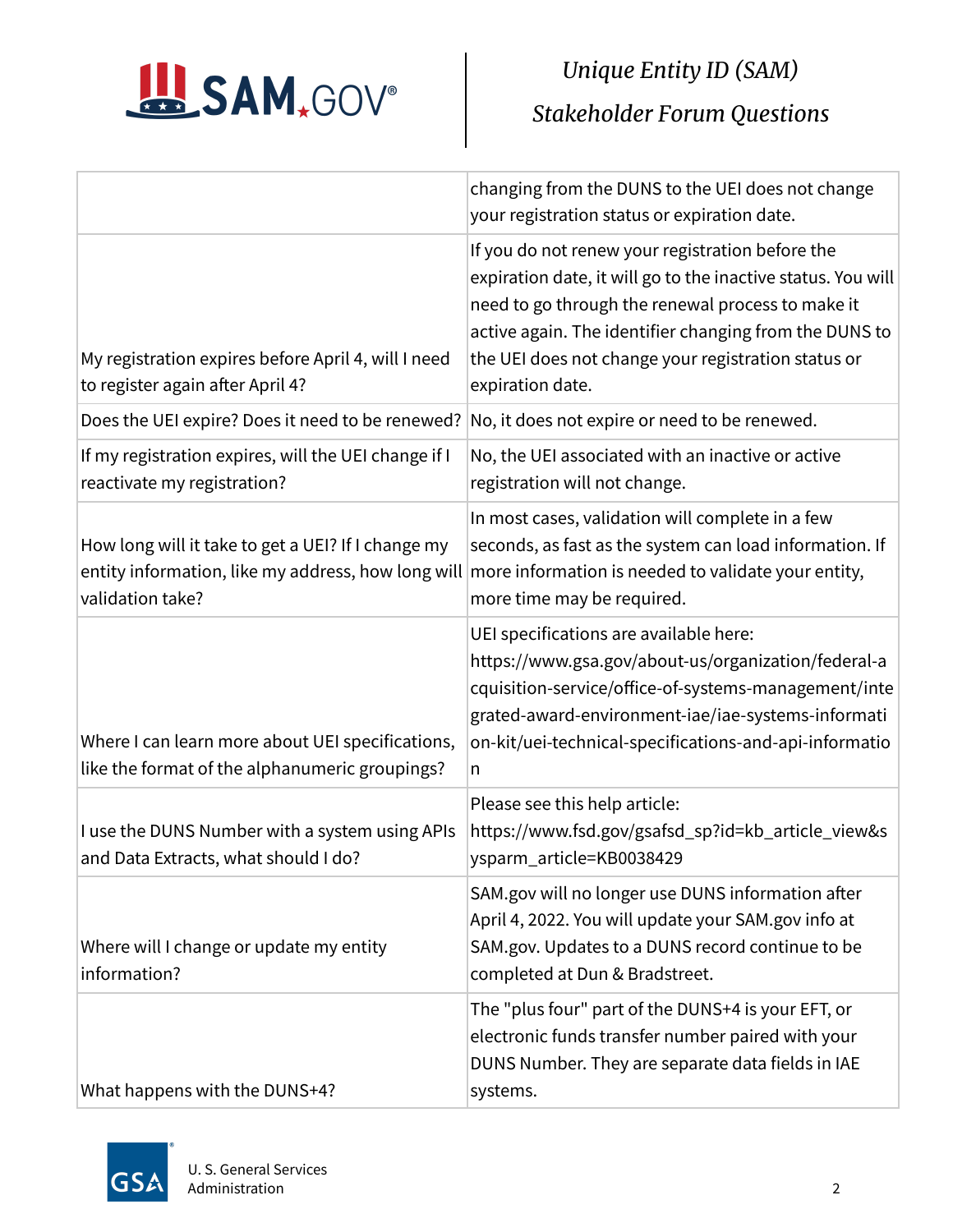

|                                                                                                                                                           | You can use APIs or data extracts to get data from<br>SAM.gov. The API and extract versions that include the                                                                                                                                                      |
|-----------------------------------------------------------------------------------------------------------------------------------------------------------|-------------------------------------------------------------------------------------------------------------------------------------------------------------------------------------------------------------------------------------------------------------------|
| How can I download a large amount UEI info<br>from a group of entities, such as all the UEI for                                                           | UEI (SAM) are available for interfacing systems and<br>consumers of registration data. Go to open.GSA.gov for                                                                                                                                                     |
| my municipality?                                                                                                                                          | additional documentation.                                                                                                                                                                                                                                         |
|                                                                                                                                                           | Please see this help article:                                                                                                                                                                                                                                     |
|                                                                                                                                                           | https://www.fsd.gov/gsafsd sp?id=kb article view&s                                                                                                                                                                                                                |
| Do I need a DUNS Number to get a UEI (SAM)?                                                                                                               | ysparm_article=KB0045989                                                                                                                                                                                                                                          |
| Is the Unique Entity ID the same as the Tax ID<br>number?                                                                                                 | No. Your Taxpayer Identification Number (TIN) is an<br>identifier assigned by the IRS. The Unique Entity ID<br>(SAM) is assigned by SAM.gov. They are separate<br>numbers.                                                                                        |
| Will the information in the Service Contract<br>Reporting area of SAM require first-tier<br>subcontractor UEIs?                                           | Reporting requirements for service contract reports<br>are not changing. After April 4, 2022, wherever you use<br>the DUNS Number, you will start using the UEI (SAM) in<br>its place.                                                                            |
| Will the SF-424 be revised to rename the DUNS<br>Field to UEI?                                                                                            | Please consult with agencies on their requirements.                                                                                                                                                                                                               |
| UEI?                                                                                                                                                      | What do you mean that entities "claim" their SAM "Claim" means that the entities get their Unique Entity<br>ID (SAM) assigned.                                                                                                                                    |
| Will the UEI for subawardee not registered in SAM<br>have a legal business name?                                                                          | The legal business name of an entity is needed to get a<br>UEI.                                                                                                                                                                                                   |
| What is the process that will prevent multiple<br>UEI's from being set up for the same institution?                                                       | Today and in the future, entity validation services are<br>used to verify organizations.                                                                                                                                                                          |
| What is the benefit/ purpose of getting UEI<br>without registration?                                                                                      | It's up to you and your organization. It's a business<br>decision. Whether to register your entity or only get a<br>UEI (SAM) depends on whether you want to be in<br>charge of bidding on or applying directly for awards<br>and assistance from the government. |
| DOJ uses the DUNS as a key field in our financial<br>systems right now. Is there any way to keep<br>DUNS visible, or at least in the extracts, for a time | IAE is complying with a federal government<br>requirement to stop using the DUNS Number in our<br>systems and APIs. On April 4, 2022, the DUNS field will                                                                                                         |

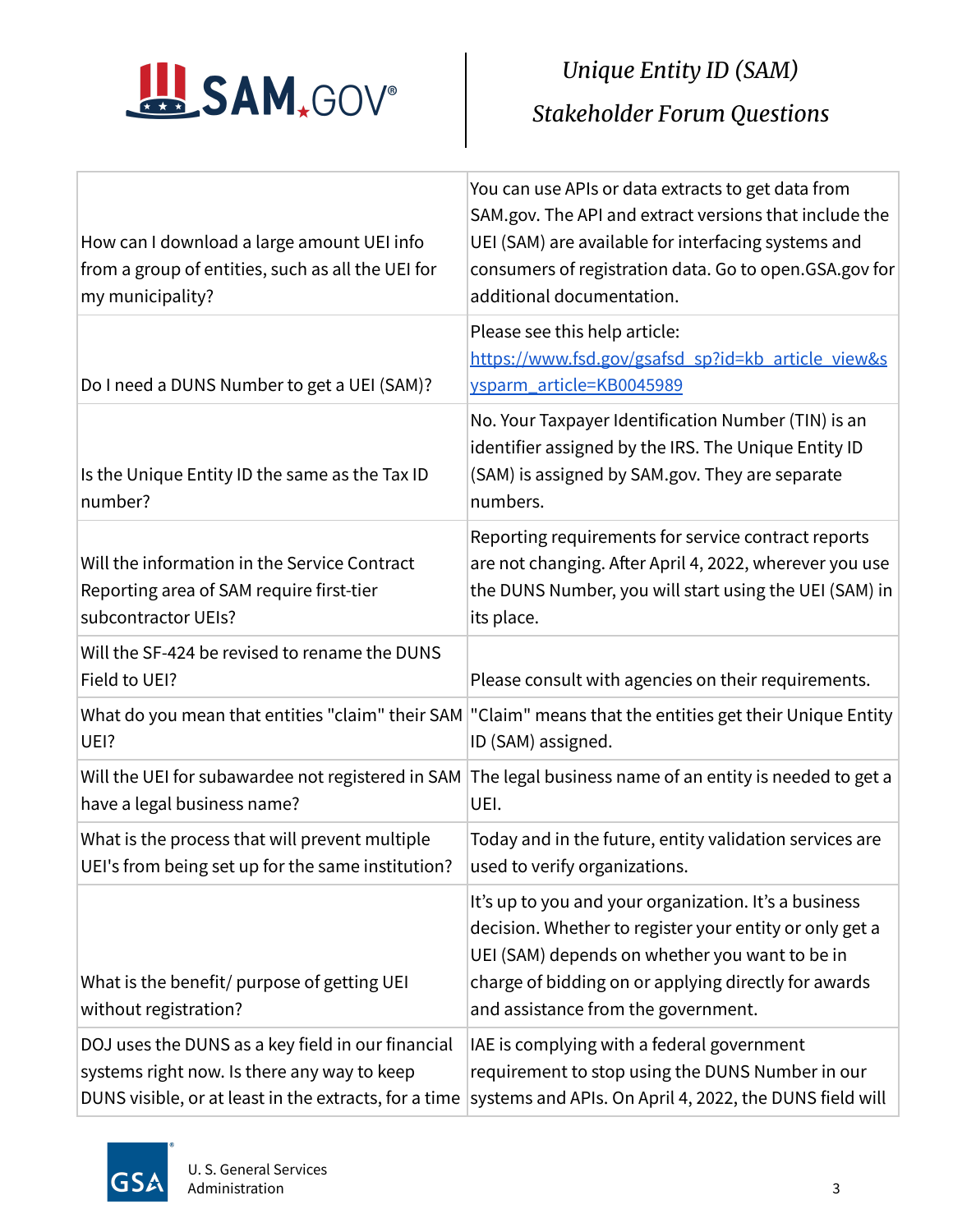

| period after April 4. 2022, simply for<br>reconciliation and validation purposes. This<br>would be incredibly helpful.                                                                                                                                                                                                                                                                                                   | be blank in APIs and extracts.                                                                                                                                                                        |
|--------------------------------------------------------------------------------------------------------------------------------------------------------------------------------------------------------------------------------------------------------------------------------------------------------------------------------------------------------------------------------------------------------------------------|-------------------------------------------------------------------------------------------------------------------------------------------------------------------------------------------------------|
| After April 04th, will PTACs have a "Hotline"<br>w/FSD similar to what D&B offers now?                                                                                                                                                                                                                                                                                                                                   | The Federal Service Desk (FSD.gov) is the place for all<br>users SAM.gov and other IAE systems to get help with<br>questions or technical issues.                                                     |
| In DUNS each branch location under the SAME<br>FEIN gets its own number associated with the<br>branch location. Will the UEI have a separate<br>number for each location?                                                                                                                                                                                                                                                | Please consult with your organization on your internal<br>operational matters.                                                                                                                        |
| For US government implementing partners who<br>have an active DUNS number because their<br>contracts required it for their SAM registration,<br>what happens after April 4? Do they need to do<br>anything? Do they automatically get a unique<br>entity ID in SAM?                                                                                                                                                      | All active and inactive registrations have been<br>assigned a UEI. View more help on how to search<br>SAM.gov here:<br>https://www.fsd.gov/gsafsd_sp?id=kb_article_view&s<br>ysparm_article=KB0039527 |
| Will all government contract acquisitions move<br>to requesting the UEI instead of the DUNS for<br>new RFPs, etc.?                                                                                                                                                                                                                                                                                                       | Each agency has its own transition plan and<br>requirements. Please contact an agency for its plans<br>and requirements.                                                                              |
| will the DORA bot work the same with the UEI?                                                                                                                                                                                                                                                                                                                                                                            | The DORA bot is managed by U.S. Army, not GSA.<br>Please contact the agency responsible with your<br>question.                                                                                        |
| If the County government has several<br>entities/departments that are at the main<br>government campus, can we continue to use the<br>same number or does each government<br>department that received grant have to register<br>for their own number? We currently use the same<br>DUNS number (as the government) and have a<br>SAMs number for the location where our office is<br>locations - ex main campus address. | Please consult with your organization on your internal<br>operational matters.                                                                                                                        |
| Will states still have a "principal" number with                                                                                                                                                                                                                                                                                                                                                                         | Please consult with your organization on your internal                                                                                                                                                |

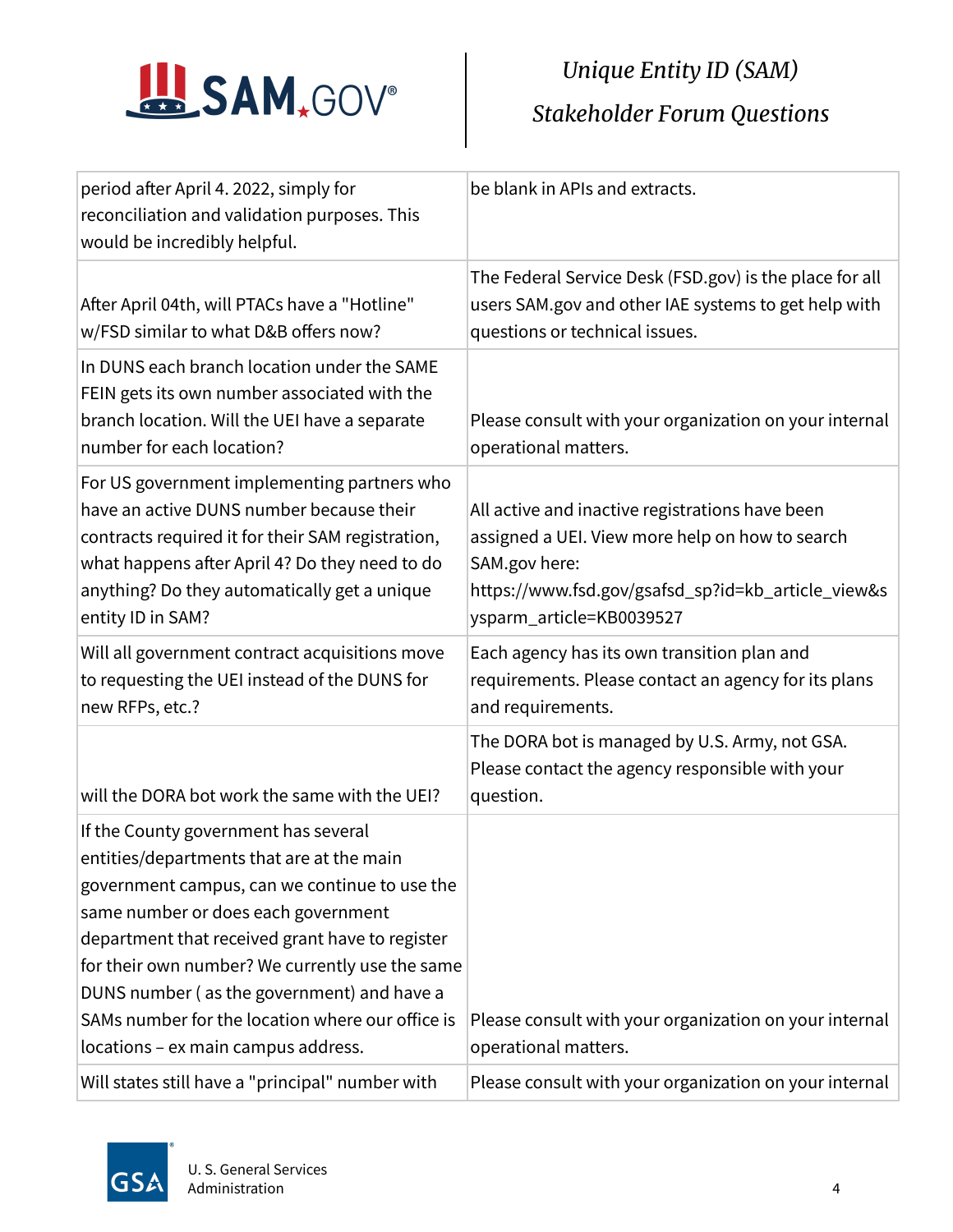

| their agencies under it similar to the DUNS set<br>up?                                                                                                                                          | operational matters.                                                                                                                                                             |
|-------------------------------------------------------------------------------------------------------------------------------------------------------------------------------------------------|----------------------------------------------------------------------------------------------------------------------------------------------------------------------------------|
| Will the SBA's DSBS include a field to search by<br><b>UEI SAM?</b>                                                                                                                             | The DSBS is managed by SBA. Please contact the<br>agency responsible with your question.                                                                                         |
| Where does it say that both a subcontractor to a<br>prime contractor and its parent, if they have one,<br>both have to have a unique entity id SAM both<br>without full registration?           | Please consult with agencies on their requirements.                                                                                                                              |
| What is the impact with the Payment<br>Management System (PMS)?                                                                                                                                 | The Payment Management System is run by the<br>Department of Health and Human Services. Please<br>contact the agency responsible with your question.                             |
| I am with a local government. We have a SAM<br>UEI, already. Will all our departments use the<br>same SAM UEI like we did with a DUNS number<br>or will each department need their own SAM UEI? | Please consult with your organization on your internal<br>operational matters.                                                                                                   |
| Can we work with organizations who are not able<br>to obtain a UEI due to difficulties in registering,<br>while they are trying to work with FSD to resolve<br>their issues?                    | Please consult with organizations or agencies you may<br>have contracts or grants with on their requirements.                                                                    |
| Are subawardees required to have a Unique<br>SAM?                                                                                                                                               | Each agency has their own requirements. If you<br>provide your DUNS Number to a prime awardee for<br>federal contracts or grants, you'll need to provide a<br>UEI after April 4. |
| Will COs be able to award to contractors that are<br>not fully registered?                                                                                                                      | Please consult with agencies on their contracting<br>requirements.                                                                                                               |
| If an entity is a subrecipient grantee from a pass<br>through entity, do they need to register or just<br>get the UEI number? Thank you.                                                        | Please consult with agencies you may have contracts<br>or grants with on their requirements.                                                                                     |
| Do we need to update our price catalog on GSA<br>Advantage by removing the DUNS number and<br>add the UEI after April 4th?                                                                      | Please contact GSA Advantage at<br>GSA.Advantage@gsa.gov with your question.                                                                                                     |

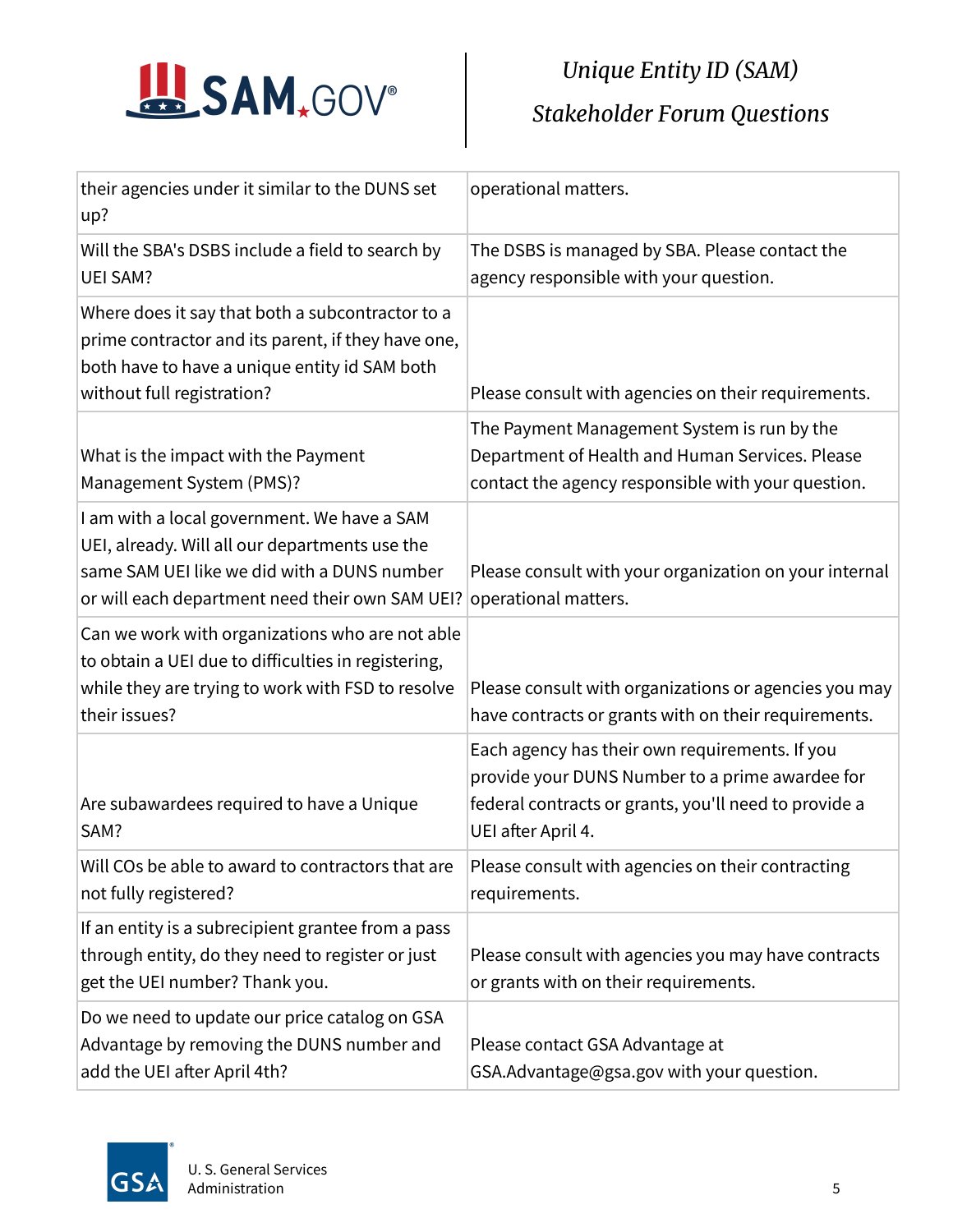

| Will entities still need to get NCAGE codes as part                                                                                                                                                                                                                         | Yes. That is a separate process from assigning of the                                                                                                                                          |
|-----------------------------------------------------------------------------------------------------------------------------------------------------------------------------------------------------------------------------------------------------------------------------|------------------------------------------------------------------------------------------------------------------------------------------------------------------------------------------------|
| Will we still have CAGE codes after 4/4/22?                                                                                                                                                                                                                                 | Yes. CAGE codes are unaffected by this change. Please<br>see this help article about the UEI and CAGE codes:<br>https://www.fsd.gov/gsafsd_sp?id=kb_article_view&s<br>ysparm_article=KB0045971 |
| We are an Adult School and part of a K-12 school<br>district. The school district manages our fiscal<br>matters and federal grant funds. Do we now need<br>our own number or do we continue to operate<br>through theirs? I do not see this answered in<br>fsd.gov.         | Please consult with your organization on your internal<br>operational matters.                                                                                                                 |
| I use our county number for IEMA/FEMA grant<br>applications and quarterly reporting. Our auditor<br>is the one that has to accept NOSA agreements, if<br>I get a UEI, will that change? Or can I just use the<br>county UEI and not apply for one for our<br>department.    | Please consult with your agency contacts on<br>requirements for reporting.                                                                                                                     |
| The FDA requires those who hold a license or<br>registration to have a DUNS #. Will the Unique<br>Entity ID replace this requirement? We have a<br>SAMS registration and Unique Entity ID already,<br>so we need to know if all Federal agencies will be<br>accepting this. | Please consult with agencies you may have contracts<br>or grants with on their requirements.                                                                                                   |
| Our Adult School is part of Visalia Unified School<br>District. Are we still able to use the district SAM<br>number? Or do we need SAM for our adult school<br>specifically?                                                                                                | Please consult with your organization on your internal<br>operational matters.                                                                                                                 |
| I am a state agency that awards grants to entities.<br>Will we need for our awardees to have an active<br>registration in SAM and UEI for us to report to<br>FFATA and not receive validation errors or will<br>they only need to have a valid UEI?                         | Please consult with your agency contacts on<br>requirements for reporting.                                                                                                                     |

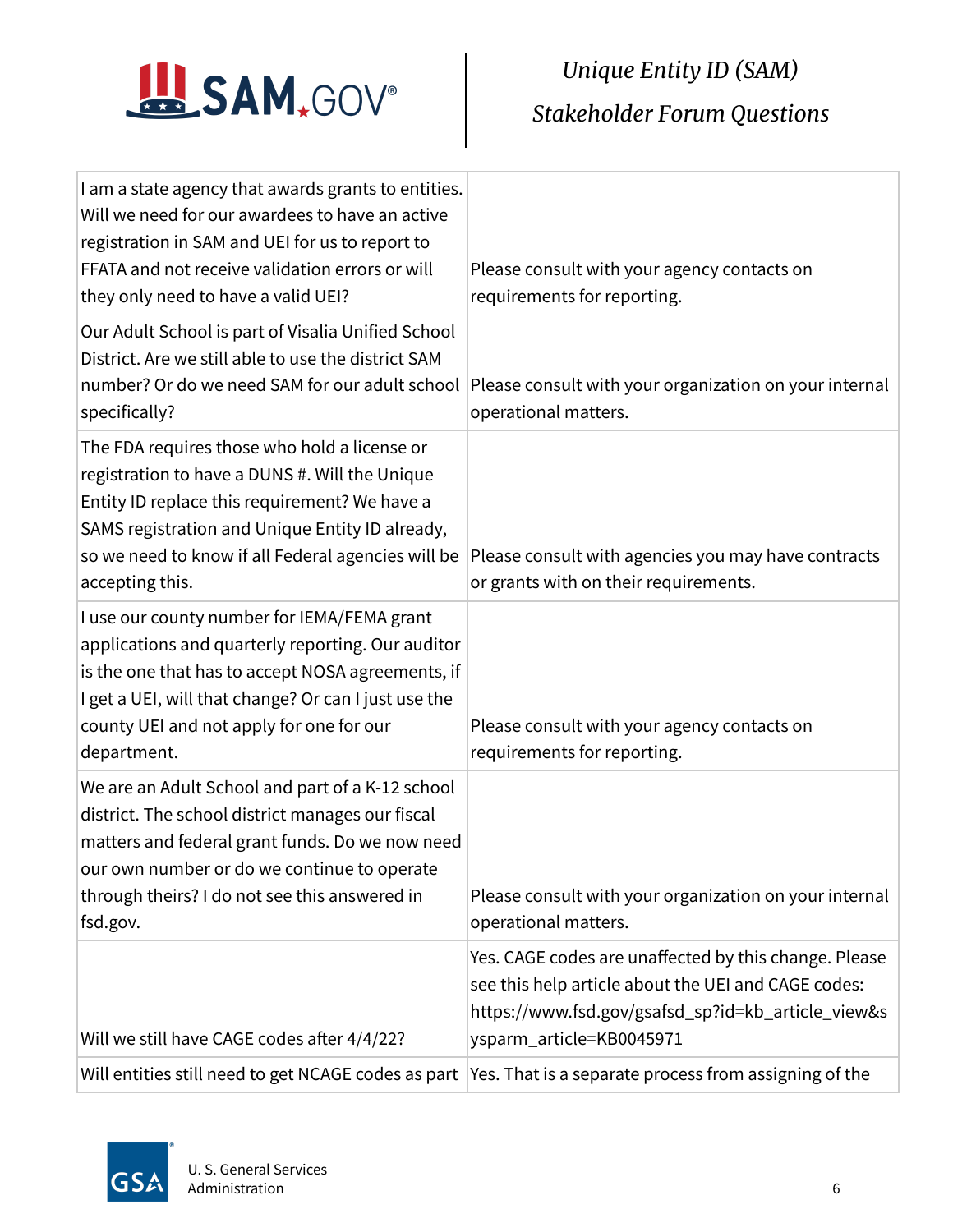

| of the SAM.gov registration process after 4/4/22?                                                                                                                                                                 | UEI. Please see this help article about the UEI and<br><b>CAGE</b> codes:<br>https://www.fsd.gov/gsafsd_sp?id=kb_article_view&s<br>ysparm_article=KB0045971                                                                                                                                                                                                                                                                                                          |
|-------------------------------------------------------------------------------------------------------------------------------------------------------------------------------------------------------------------|----------------------------------------------------------------------------------------------------------------------------------------------------------------------------------------------------------------------------------------------------------------------------------------------------------------------------------------------------------------------------------------------------------------------------------------------------------------------|
| What is the CAGE Code? Not sure what to put<br>there.                                                                                                                                                             | Please go to the Federal Service Desk at FSD.gov for<br>frequently asked questions about the CAGE code.                                                                                                                                                                                                                                                                                                                                                              |
| Does this mean that the DUNS will expire after<br>April 4th and no longer be required by the<br>Federal Government or do we need to continue<br>maintaining the DUNS after April 4th?                             | The federal government will not use the DUNS<br>Number to identify entities after April 4. Using the<br>DUNS Number for other things is up to individual<br>agency requirements and your organization's needs.                                                                                                                                                                                                                                                       |
| Is anyone exempt from the UEI, like individuals<br>were with DUNS?                                                                                                                                                | The same rules would apply. We are not changing the<br>policy around whether an identifier is needed.                                                                                                                                                                                                                                                                                                                                                                |
| If we have recent changes in personnel or<br>changes in roles, do we make the updates in<br>SAM.gov or D&B or both? Currently I cannot get<br>into our account since the website says I do not<br>have authority. | If you need to update points of contact on your<br>SAM.gov registration, you can do so in SAM.gov. If you<br>need to change which personnel have roles in<br>SAM.gov, an entity administrator can make that<br>change in SAM.gov. If you do not have an entity<br>administrator, please see<br>https://www.fsd.gov/gsafsd sp?id=kb article view&s<br>ysparm_article=KB0016652. If you need to update<br>information on your D&B record, contact Dun &<br>Bradstreet. |
| D&B always checks that the address entered<br>matches the format of the US Postal Service.<br>(Example is Dr. vs Drive or Hwy vs Highway) Will<br>SAM do this now or will it be an issue?                         | Addresses will continue to be validated by an entity<br>validation service.                                                                                                                                                                                                                                                                                                                                                                                          |
| Current system has parent child relationships<br>under DUNS. How will this be accommodated in<br>UEI? How were the relationships established?<br>What if the information is wrong and needs to be<br>updated?     | Entity hierarchies will be maintained in SAM.gov and<br>validated by an entity validation service, as they are<br>today. Changes to a hierarchy will be handled through<br>the Federal Service Desk.                                                                                                                                                                                                                                                                 |
| will Duns numbers need to be maintained for any The federal government will not use the DUNS                                                                                                                      |                                                                                                                                                                                                                                                                                                                                                                                                                                                                      |